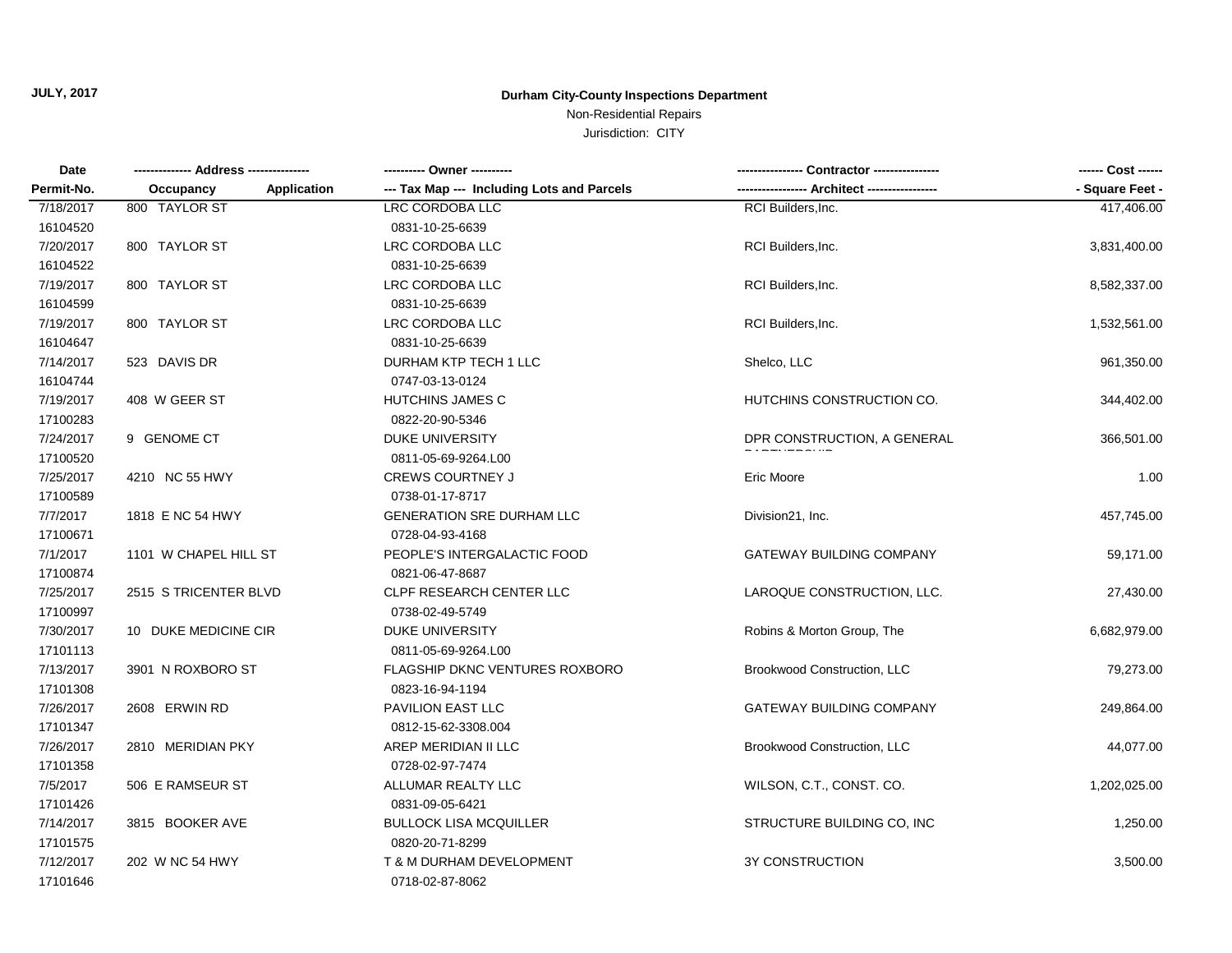### Non-Residential Repairs

| Date       |                                 | ---------- Owner ----------                |                                   | ------ Cost ------ |
|------------|---------------------------------|--------------------------------------------|-----------------------------------|--------------------|
| Permit-No. | <b>Application</b><br>Occupancy | --- Tax Map --- Including Lots and Parcels |                                   | - Square Feet -    |
| 7/5/2017   | 5410 NC 55 HWY                  | JME GREENWOOD LLC                          | FOCUS DESIGN BUILDERS, LLC.       | 248,874.00         |
| 17101661   |                                 | 0737-01-08-3748                            |                                   |                    |
| 7/30/2017  | 4418 S ALSTON AVE               | DURHAM PUBLIC SCHOOLS                      | DOWNEY, L A, & SON, INC           | 98,878.00          |
| 17101694   |                                 | 0738-03-24-2017                            |                                   |                    |
| 7/31/2017  | 3542 HILLSBOROUGH RD            | MILLER REAL ESTATE OF DURHAM               | <b>QUALITY FIRST CONSTRUCTION</b> | 76,926.00          |
| 17101708   |                                 | 0812-10-47-2072                            |                                   |                    |
| 7/30/2017  | 1001 LEON ST                    | DURHAM PUBLIC SCHOOLS BOARD                | DOWNEY, L A, & SON, INC           | 130,329.00         |
| 17101723   |                                 | 0822-11-67-8609                            |                                   |                    |
| 7/5/2017   | 506 E RAMSEUR ST                | RAMSEUR STREET PROPERTIES LLC              | WILSON, C.T., CONST. CO.          | 84,120.00          |
| 17101849   |                                 | 0831-09-05-6421                            |                                   |                    |
| 7/5/2017   | 506 E RAMSEUR ST                | RAMSEUR STREET PROPERTIES LLC              | WILSON, C.T., CONST. CO.          | 203,474.00         |
| 17101850   |                                 | 0831-09-05-6421                            |                                   |                    |
| 7/5/2017   | 506 E RAMSEUR ST                | RAMSEUR STREET PROPERTIES LLC              | WILSON, C.T., CONST. CO.          | 410,381.00         |
| 17101851   |                                 | 0831-09-05-6421                            |                                   |                    |
| 7/5/2017   | 300 N ROXBORO RD                | <b>COUNTY OF DURHAM</b>                    | SKANSKA USA BUILDING, INC.        | 33,500.00          |
| 17101852   |                                 | 0831-09-07-7011                            |                                   |                    |
| 7/1/2017   | 2222 E NC 54 HWY                | HQ DURHAM OFFICE LLC                       | STERLING CONTRACTORS, LLC         | 401,284.00         |
| 17101902   |                                 | 0738-03-12-9550                            |                                   |                    |
| 7/28/2017  | 2528 S TRICENTER BLVD           | <b>CLPF RESEARCH CENTER LLC</b>            | <b>Cline Contracting LLC</b>      | 34,876.00          |
| 17101939   |                                 | 0739-01-30-8033                            |                                   |                    |
| 7/17/2017  | 5734 FARRINGTON RD              | LRC VI LLC                                 | W.P. EAST BUILDERS LLC            | 37,459.30          |
| 17101945   |                                 | 0708-01-47-1964                            |                                   |                    |
| 7/17/2017  | 5758 FARRINGTON RD              | LRC VI LLC                                 | W.P. EAST BUILDERS LLC            | 14,813.45          |
| 17101946   |                                 | 0708-01-47-1964                            |                                   |                    |
| 7/17/2017  | 5742 FARRINGTON RD              | LRC VI LLC                                 | W.P. EAST BUILDERS LLC            | 9,535.10           |
| 17101947   |                                 | 0708-01-47-1964                            |                                   |                    |
| 7/17/2017  | 5748 FARRINGTON RD              | LRC VI LLC                                 | W.P. EAST BUILDERS LLC            | 22,816.12          |
| 17101948   |                                 | 0708-01-47-1964                            |                                   |                    |
| 7/17/2017  | 5738 FARRINGTON RD              | LRC VI LLC                                 | W.P. EAST BUILDERS LLC            | 293,744.26         |
| 17101949   |                                 | 0708-01-47-1964                            |                                   |                    |
| 7/17/2017  | 5762 FARRINGTON RD              | LRC VI LLC                                 | W.P. EAST BUILDERS LLC            | 304,300.98         |
| 17101950   |                                 | 0708-01-47-1964                            |                                   |                    |
| 7/1/2017   | 6320 QUADRANGLE DR              | TDC BLUE QUADRANGLE LLC                    | Level Carolina Homes, LLC         | 12,000.00          |
| 17102000   |                                 | 0708-02-66-3534                            |                                   |                    |
| 7/11/2017  | 3825 S ROXBORO ST               | WOOD DURHAM CENTER LLC                     | <b>Urel Mattis</b>                | 23,300.00          |
| 17102013   |                                 | 0820-01-30-2208                            |                                   |                    |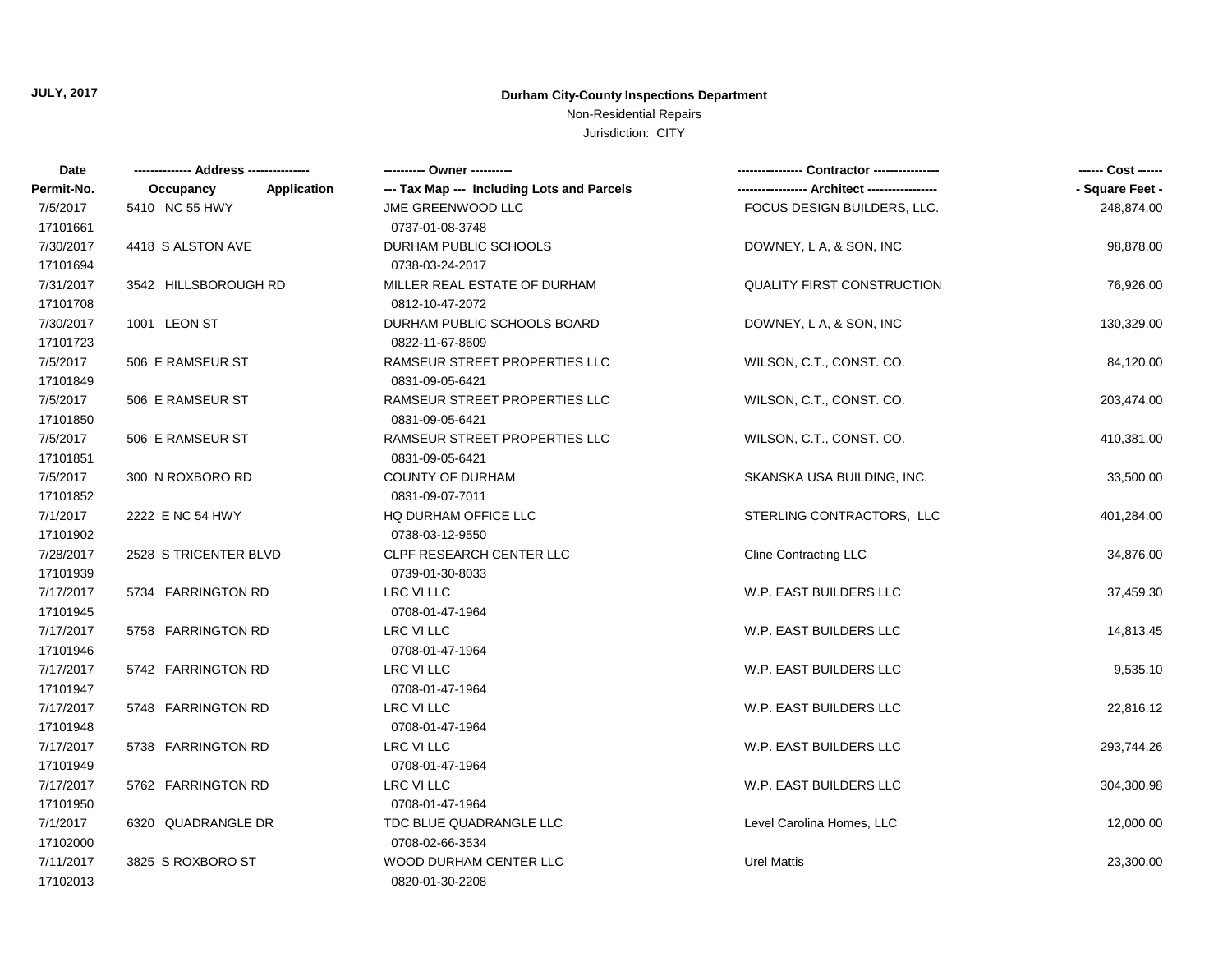Non-Residential Repairs

| Date       |                          |                                            |                                                | ------ Cost ------ |
|------------|--------------------------|--------------------------------------------|------------------------------------------------|--------------------|
| Permit-No. | Application<br>Occupancy | --- Tax Map --- Including Lots and Parcels |                                                | - Square Feet -    |
| 7/24/2017  | 5475 LUMLEY RD           | WJM HOLDINGS III LLC                       | Commercial Installation & Construction Company | 21,000.00          |
| 17102048   |                          | 0759-04-52-2168.000                        |                                                |                    |
| 7/10/2017  | 6910 FAYETTEVILLE RD     | SOUTHPOINT MALL LLC                        | BRIDGEPOINT GENERAL CONTRACTING, INC.          | 21,582.00          |
| 17102052   |                          | 0718-04-64-7017                            |                                                |                    |
| 7/8/2017   | 3601 RIDGE RD            | DURHAM ACADEMY INC                         | WILSON, C.T., CONST. CO.                       | 1,000.00           |
| 17102053   |                          | 0801-03-90-6758                            |                                                |                    |
| 7/24/2017  | 4020 STIRRUP CREEK DR    | ALIDADE TBC 4020 LLC                       | Kellogg Brown & Root LLC                       | 4,542,166.00       |
| 17102097   |                          | 0748-02-58-6438                            |                                                |                    |
| 7/18/2017  | 800 TAYLOR ST            | LRC CORDOBA LLC                            | RCI Builders, Inc.                             | 157,753.00         |
| 17102102   |                          | 0831-10-25-6639                            |                                                |                    |
| 7/18/2017  | 800 TAYLOR ST            | LRC CORDOBA LLC                            | RCI Builders, Inc.                             | 157,753.00         |
| 17102104   |                          | 0831-10-25-6639                            |                                                |                    |
| 7/19/2017  | 1125 W NC 54 HWY         | HOPE VALLEY COMMONS LLC                    | <b>Breton Avenir Construction</b>              | 216,403.00         |
| 17102134   |                          | 0718-01-29-2266                            |                                                |                    |
| 7/19/2017  | 2310 SO HI DR            | TRIANGLE CURLING CLUB OF                   | SOUTH TOWN CONSULTING                          | 21,301.00          |
| 17102137   |                          | 0739-02-77-2877                            |                                                |                    |
| 7/3/2017   | 305 S DILLARD ST         | HALO ART DURHAM LLC                        | GATEWAY BUILDING COMPANY                       | 35,000.00          |
| 17102144   |                          | 0831-09-05-5571                            |                                                |                    |
| 7/26/2017  | 4307 EMPEROR BLVD        | GAVI YORKSHIRE PLACE IC SUB                | Brookwood Construction, LLC                    | 155,061.00         |
| 17102177   |                          | 0747-04-63-6131                            |                                                |                    |
| 7/21/2017  | 2327 ENGLERT DR          | <b>ENGLERT HOLDINGS LLC</b>                | WCB Builders of Raleigh, LLC                   | 1,262,546.00       |
| 17102199   |                          | 0738-03-21-6136                            |                                                |                    |
| 7/3/2017   | 4206 N ROXBORO ST        | ROXBORO ROAD PROFESSIONAL                  | <b>BERCON BUILDING COMPANY</b>                 | 4,800.00           |
| 17102204   |                          | 0823-12-86-7561.000                        |                                                |                    |
| 7/3/2017   | 136 DEWEY ST             | ACADEMY COURT PROPERTIES LLC               | TRIANGLE ENTERPRISES, LLC                      | 8,500.00           |
| 17102206   |                          | 0810-11-66-5734                            |                                                |                    |
| 7/14/2017  | 2600 CROASDAILE FARM PKY | UNITED METHODIST RETIREMENT HO             | FRANK L. BLUM CONSTRUCTION COMPANY             | 15,000.00          |
| 17102226   |                          | 0813-12-75-6146                            |                                                |                    |
| 7/6/2017   | 1418 AVONDALE DR         | K&Y PROPERTIES LLC                         | AFL NETWORK SERVICES INC.                      | 27,658.96          |
| 17102235   |                          | 0832-18-41-2264                            |                                                |                    |
| 7/24/2017  | 3404 N DUKE ST           | DURHAM OFFICE NC LLC                       | RIGGS-HARROD BUILDERS                          | 2,200,000.00       |
| 17102236   |                          | 0823-12-85-0630                            |                                                |                    |
| 7/3/2017   | 918 W CLUB BLVD          | R&T PROPERTIES OF NORTH                    | WILSON, C.T., CONST. CO.                       | 50,000.00          |
| 17102273   |                          | 0822-12-75-5234                            |                                                |                    |
| 7/28/2017  | 227 MILTON RD            | DURHAM PUBLIC SCHOOLS                      | DOWNEY, L A, & SON, INC                        | 59,662.00          |
| 17102286   |                          | 0825-02-40-1309                            |                                                |                    |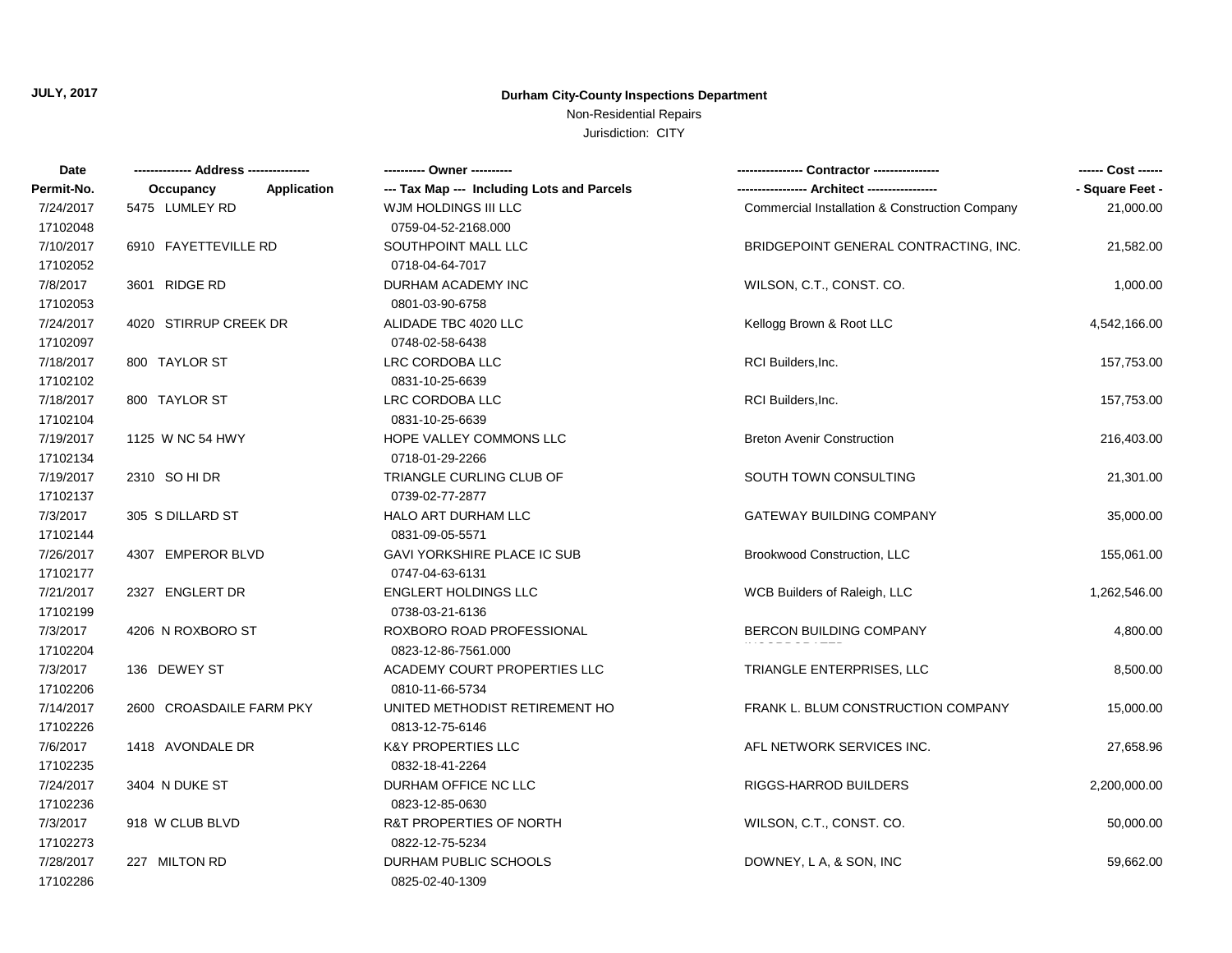Non-Residential Repairs

| Date       |                          |                                            |                                          | ------ Cost ------ |
|------------|--------------------------|--------------------------------------------|------------------------------------------|--------------------|
| Permit-No. | Application<br>Occupancy | --- Tax Map --- Including Lots and Parcels | --- Architect -----------------          | - Square Feet -    |
| 7/21/2017  | 800 CAPITOLA DR          | <b>EPICYPHER INC</b>                       | INTEGRITY SERVICES GROUP LLC.            | 87,644.00          |
| 17102290   |                          | 0737-01-28-5140                            |                                          |                    |
| 7/18/2017  | 905 W MAIN ST            | SEHED INVESTMENT GROUP                     | Inland Construction Co of North Carolina | 169,481.00         |
| 17102291   |                          | 0821-07-68-5878                            |                                          |                    |
| 7/26/2017  | 121 N GREGSON ST         | PEELE JANE G                               | VISION CONTRACTORS, INC.                 | 28,500.00          |
| 17102302   |                          | 0821-07-69-9139                            |                                          |                    |
| 7/21/2017  | 3601 RIDGE RD            | DURHAM ACADEMY INC                         | WILSON, C.T., CONST. CO.                 | 157,000.00         |
| 17102332   |                          | 0801-03-90-6758                            |                                          |                    |
| 7/27/2017  | 202 W NC 54 HWY          | T & M DURHAM DEVELOPMENT                   | CALLAHAN CONSTRUCTION AND                | 150,767.00         |
| 17102336   |                          | 0718-02-87-8062                            |                                          |                    |
| 7/27/2017  | 2810 MERIDIAN PKY        | AREP MERIDIAN II LLC                       | CORE BUILDING CO., INC.                  | 178,473.00         |
| 17102361   |                          | 0728-02-97-7474                            |                                          |                    |
| 7/18/2017  | 40 DUKE MEDICINE CIR     | DUKE UNIVERSITY                            | DUKE UNIVERSITY HEALTH SYSTEM, INC.      | 115,000.00         |
| 17102362   |                          | 0811-05-69-9264.L00                        |                                          |                    |
| 7/30/2017  | 6910 FAYETTEVILLE RD     | SOUTHPOINT MALL LLC                        | <b>Epic Construction</b>                 | 10,590.00          |
| 17102373   |                          | 0718-04-64-7017                            |                                          |                    |
| 7/24/2017  | 2101 ANGIER AVE          | SHVF EAST DURHAM 1 LLC                     | ROMEO GUEST ASSOC. INC                   | 172,247.00         |
| 17102392   |                          | 0831-19-62-3540                            |                                          |                    |
| 7/5/2017   | 2003 HOLLOWAY ST         | <b>REA LANDCOM INC</b>                     | DLT Roofing, Inc.                        | 17,000.00          |
| 17102399   |                          | 0831-12-96-7099                            |                                          |                    |
| 7/21/2017  | 240 LEIGH FARM RD        | PALLADIAN CENTER LLC                       | Milewski Construction, LLC               | 34,180.00          |
| 17102400   |                          | 0708-02-58-5961                            |                                          |                    |
| 7/6/2017   | 2117 E CLUB BLVD         | <b>COUNTY OF DURHAM</b>                    | FOUNDATION XPERTS, LLC                   | 6,350.00           |
| 17102410   |                          | 0842-01-28-4653                            |                                          |                    |
| 7/14/2017  | 3643 N ROXBORO ST        | <b>COUNTY OF DURHAM</b>                    | WILSON, C.T., CONST. CO.                 | 57,535.00          |
| 17102444   |                          | 0823-17-82-9096                            |                                          |                    |
| 7/30/2017  | 40 DUKE MEDICINE CIR     | DUKE UNIVERSITY                            | DUKE UNIVERSITY HEALTH SYSTEM, INC.      | 25,691.00          |
| 17102525   |                          | 0811-05-69-9264.L00                        |                                          |                    |
| 7/26/2017  | 1757 T W ALEXANDER DR    | DUKE RALEIGH ALEXANDER DRIVE               | SPECTRA BUILDERS INC.                    | 146,467.08         |
| 17102528   |                          | 0749-04-91-1502                            |                                          |                    |
| 7/30/2017  | 2 CIRCUIT DR             | <b>DUKE UNIVERSITY</b>                     | DUKE UNIVERSITY HEALTH SYSTEM, INC.      | 90,472.00          |
| 17102529   |                          | 0811-05-69-9264.L00                        |                                          |                    |
| 7/29/2017  | 430 DAVIS DR             | AEQUUM-KEYSTONE 300 LLC                    | Brookwood Construction, LLC              | 29,602.00          |
| 17102540   |                          | 0747-03-03-2409.L00                        |                                          |                    |
| 7/24/2017  | 115 WHITFORD DR          | DUKE UNIVERSITY                            | ROMEO GUEST ASSOC. INC                   | 381,377.00         |
| 17102554   |                          | 0811-05-69-9264.L00                        |                                          |                    |